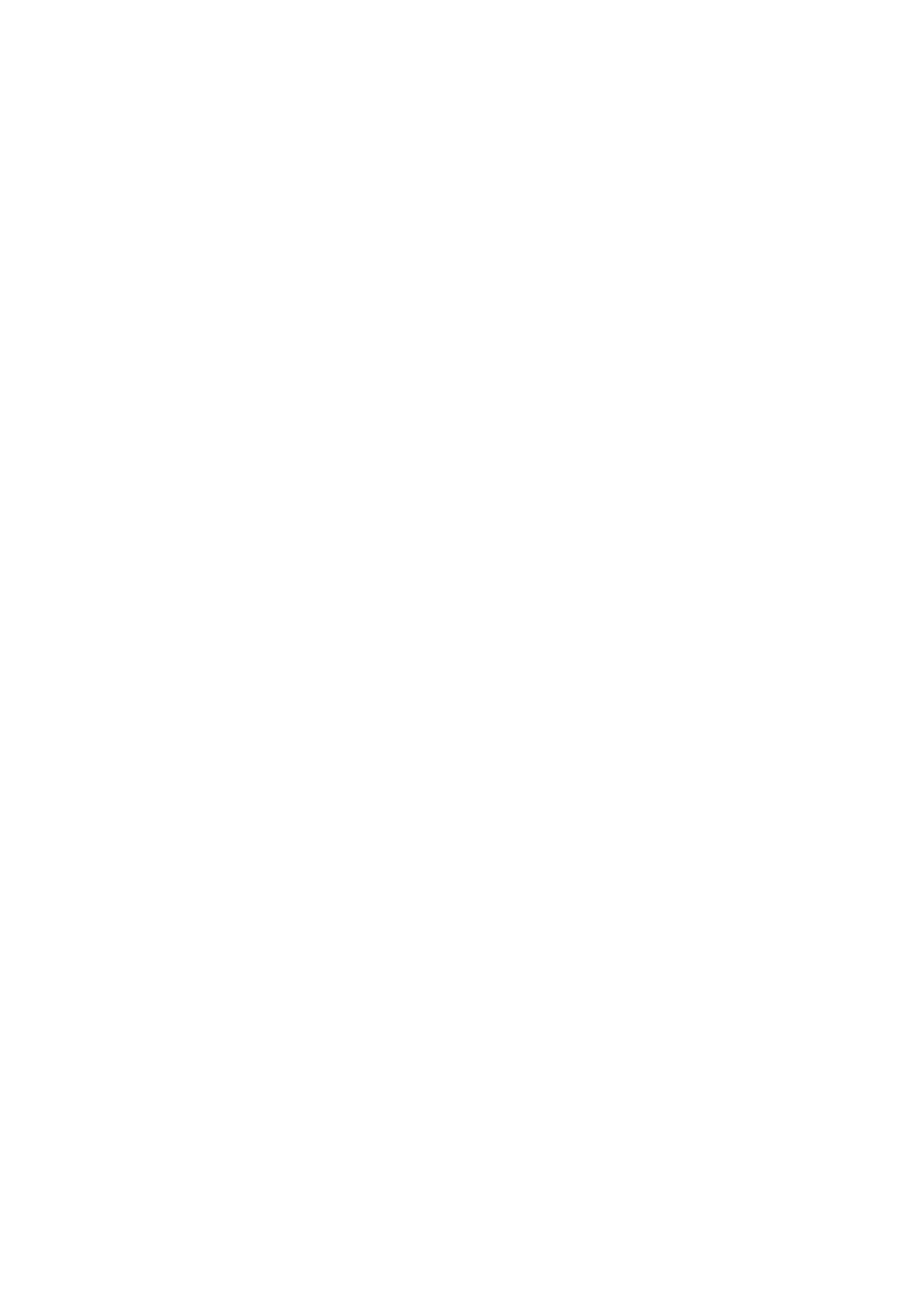# **Evaluation of the Children's Commissioning Support Resource: Final Report**

Summary Report

**Author: Georgina Cowen**

**Quality Assured by: James Whitley**

**York Consulting LLP Smithfield House 92 North Street LEEDS LS2 7PN** 

Views expressed in this report are those of the researcher and not necessarily those of the Welsh Government

For further information please contact: Name: Janine Hale Department: Knowledge & Analytical Services Welsh Government Cathays Park **Cardiff** CF10 3NQ Tel: 02920826539 Fax: Email: janine.hale@wales.gsi.gov.uk

Welsh Government Social Research, 2012 ISBN 978-0-7504-7990-5

© Crown Copyright 2012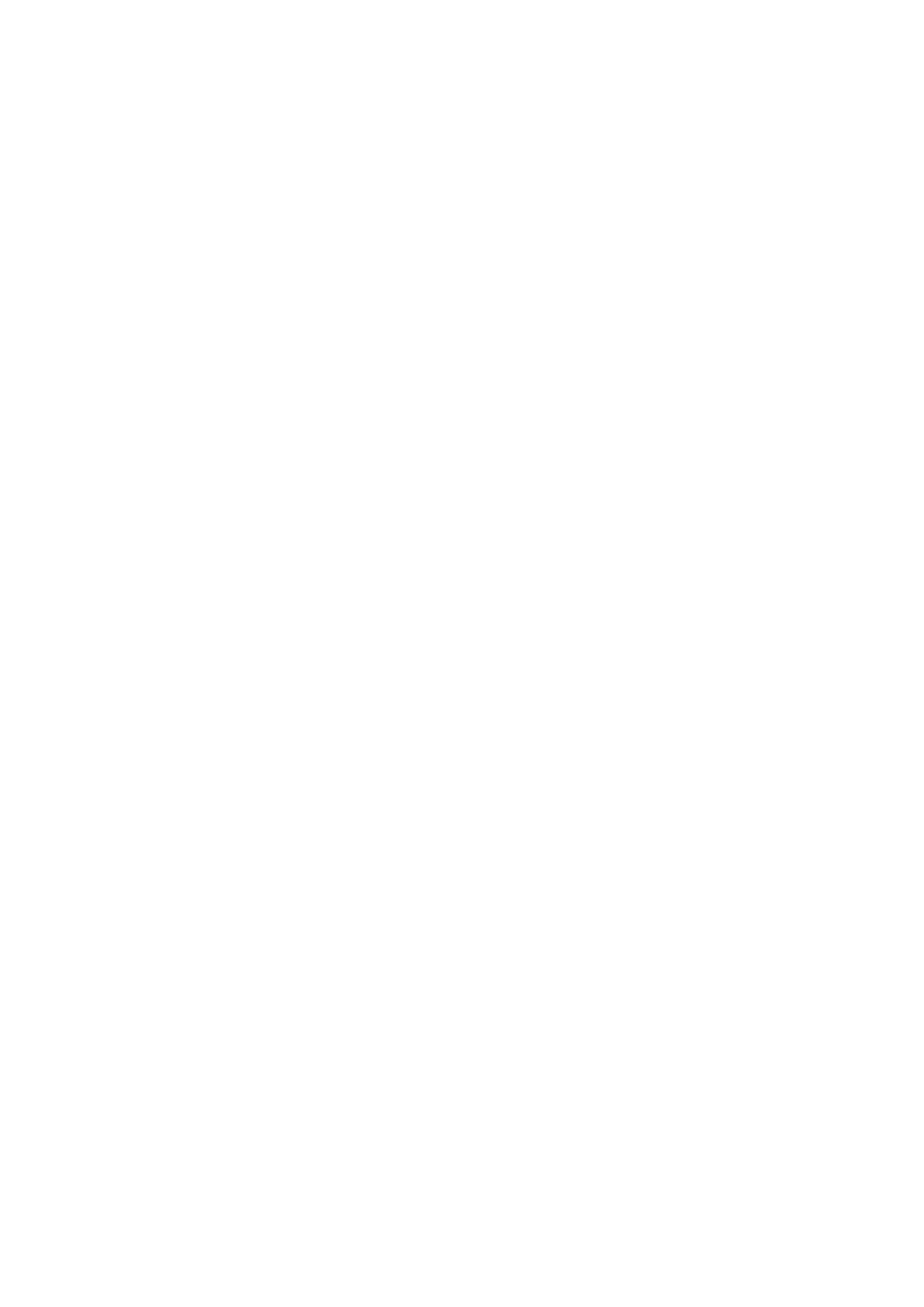# **CONTENTS**

| <b>EXECUTIVE SUMMARY</b> |                                                           |    |
|--------------------------|-----------------------------------------------------------|----|
| $\mathbf 1$              |                                                           |    |
| $\overline{2}$           |                                                           |    |
| 3                        | FACTORS INFLUENCING USE AND EFFECTIVENESS OF THE CCSR  16 |    |
| 4                        |                                                           | 25 |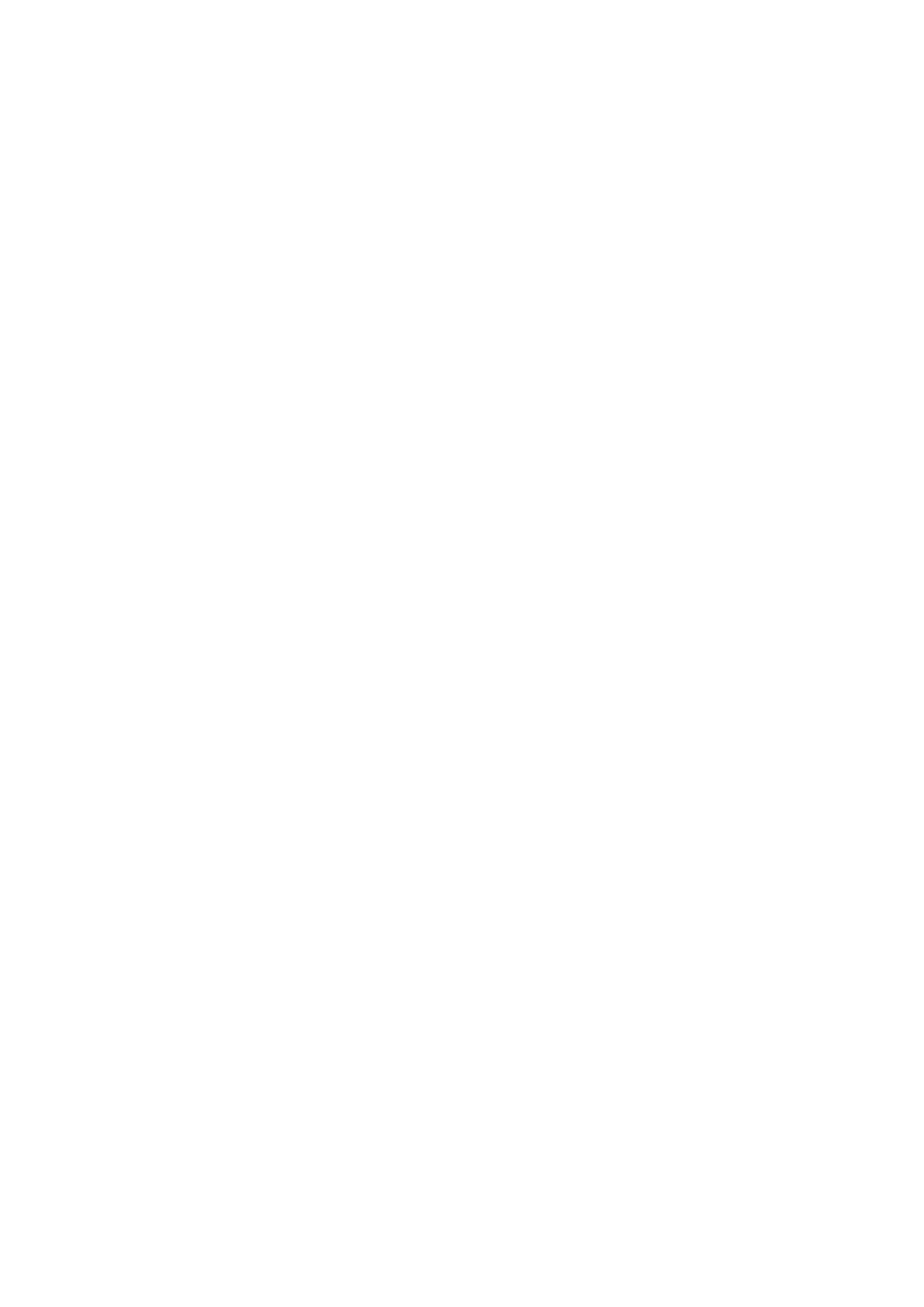### **EXECUTIVE SUMMARY**

- 1. Between May 2011 and February 2012 the Welsh Government commissioned York Consulting to undertake an evaluation of the Children's Commissioning Support Resource (CCSR). The aims of the evaluation were to **assess the impact and effectiveness of the CCSR** as a tool to contribute to improvements in placement stability for looked after children (LAC) and the strategic placement planning undertaken by local authorities (LAs) in Wales. This report presents the findings from the research and sets out recommendations and implications for the way forward<sup>1</sup>.
- 2. The CCSR was introduced in 2006 as part of a wider package of policy changes and developments intended to improve market management, placement strategy and choice for LAC. Its **core purpose is to provide an effective tool to assist the process of finding available provision and matching it with children's needs**. CCSR is also intended to encourage and facilitate the identification of strategic joint commissioning opportunities and improve market management for placements for LAC. The core functions of the CCSR are to:
	- support LAC placement teams within the 22 LAs in Wales, through the provision of a searchable database of available placement provision and use of a case management function to track search activity;
	- provide management information about the placement market across the 22 LAs;
	- supply a placement tendering facility<sup>2</sup>;
	- record information from a provider verification process and allow searches to filter based on the verification rating<sup>3</sup>.
- 3. The **interim report for the evaluation (September 2011) found that**:
	- the CCSR is being used to varying degrees by LAs, ranging from frequent use as part of the overall placement process, to rarely, if at all;
	- awareness and usage of the CCSR to access management information (MI) is relatively limited across both LAs and providers;
	- most providers responding to the survey used the CCSR regularly and had a high level of satisfaction with its user-friendliness and functionality, but most felt it was not being used as effectively as it could be by LAs or providers;
	- other stakeholders and LAs identified a range of design and implementation issues;
	- whilst the CCSR had not met initial expectations, there have been some benefits arising for some users: such as providing a good starting point or signpost for placement searches, being an enabler of more informed decision‐making and contributing to the evidence base for decisions made.
- 4. The evidence from the research subsequently undertaken<sup>4</sup> supports and develops the key finding that **the CCSR has provided some value but is not achieving its goal to have a significant impact on strategic planning or placement stability for LAC**.

<sup>-</sup> $1$  We are aware that there may have been organisational and technical changes that effect CCSR and the way it is used since the fieldwork was undertaken for this report, but the report is an accurate reflection of the situation at the time.<br>  $\frac{2}{3}$  15 LAs were signed up for this at the time of the research.<br>  $\frac{3}{3}$  Again 15 LAs wer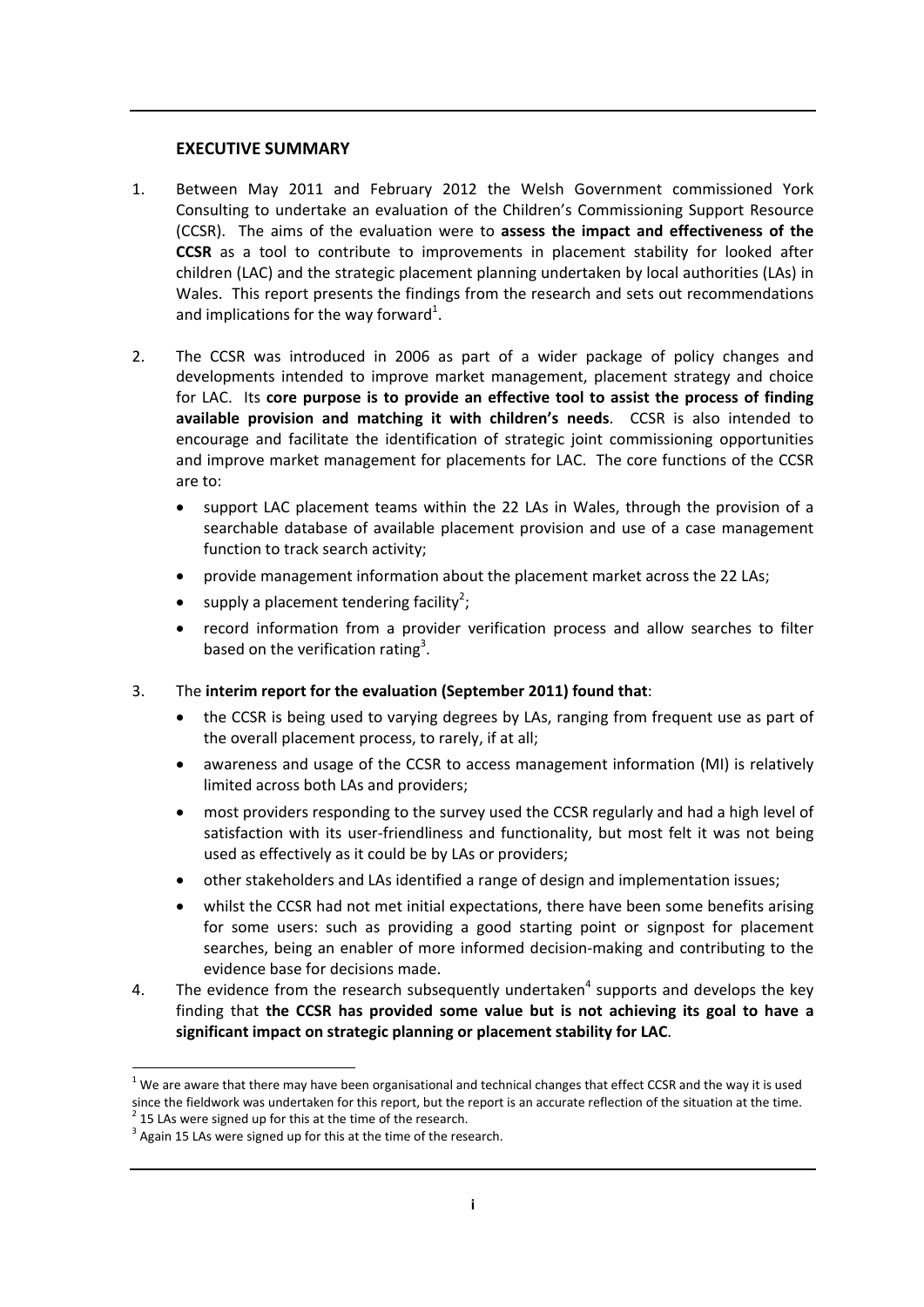#### **Welsh Government Evaluation of the Children's Commissioning Support Resource (CCSR) Final Report**

- 5. The case studies provide further understanding of how **the CCSR is supporting the placement finding process for some users in some LA areas,** through for example:
	- providing a database of available care settings and vacancies, primarily used to search for placements with external providers<sup>5</sup> and for more challenging cases;
	- the tendering function available in some areas offering a useful mechanism for identifying placements where there is time for a planned approach;
	- information available from CCSR informing planning and decisions in a small number of cases.
- 6. They also highlight, however, **inefficiencies and inconsistency across LAs when using CCSR which impacts on overall effectiveness and impact**:
	- the CCSR is not used comprehensively across or within the 22 LAs;
	- the CCSR sometimes holds incomplete and out‐of‐date information about the provision available;
	- there are inconsistent practices across LAs and providers when using CCSR for placement searches.
- 7. This inconsistent use and practice **limits the potential value of CCSR in supporting the process of finding the 'right placement' for all LAC** and in providing accurate management information:
	- the evidence suggests that CCSR is only seen as being helpful in a small number of placement searches ‐ for example in one LA case study: *"66% of placements are made without using CCSR";*
	- variable practices in using and updating CCSR combined with differing interpretations of the selection criteria mean that:
		- placements searches on CCSR can yield unreliable information and therefore be of limited value to placement finders;
		- data on the gaps between demand and supply presents a limited and sometimes inaccurate picture.
- 8. There is a **range of inter‐dependent factors that have prevented the CCSR from effectively meeting the needs** of all placement finders:
	- aspects of **functionality**:
		- the selection criteria are over-ambitious in trying to pin-point rather than shortlist potential placements;
			- the CCSR is narrow in scope which limits its potential to support placement finding and commissioning practices (e.g. it does not allow searches for

<sup>&</sup>lt;sup>4</sup> In-depth consultations in six LA areas, with placement finders, commissioners and providers.

 $<sup>5</sup>$  That is private and voluntary providers, as opposed to in-house LA provision (internal).</sup>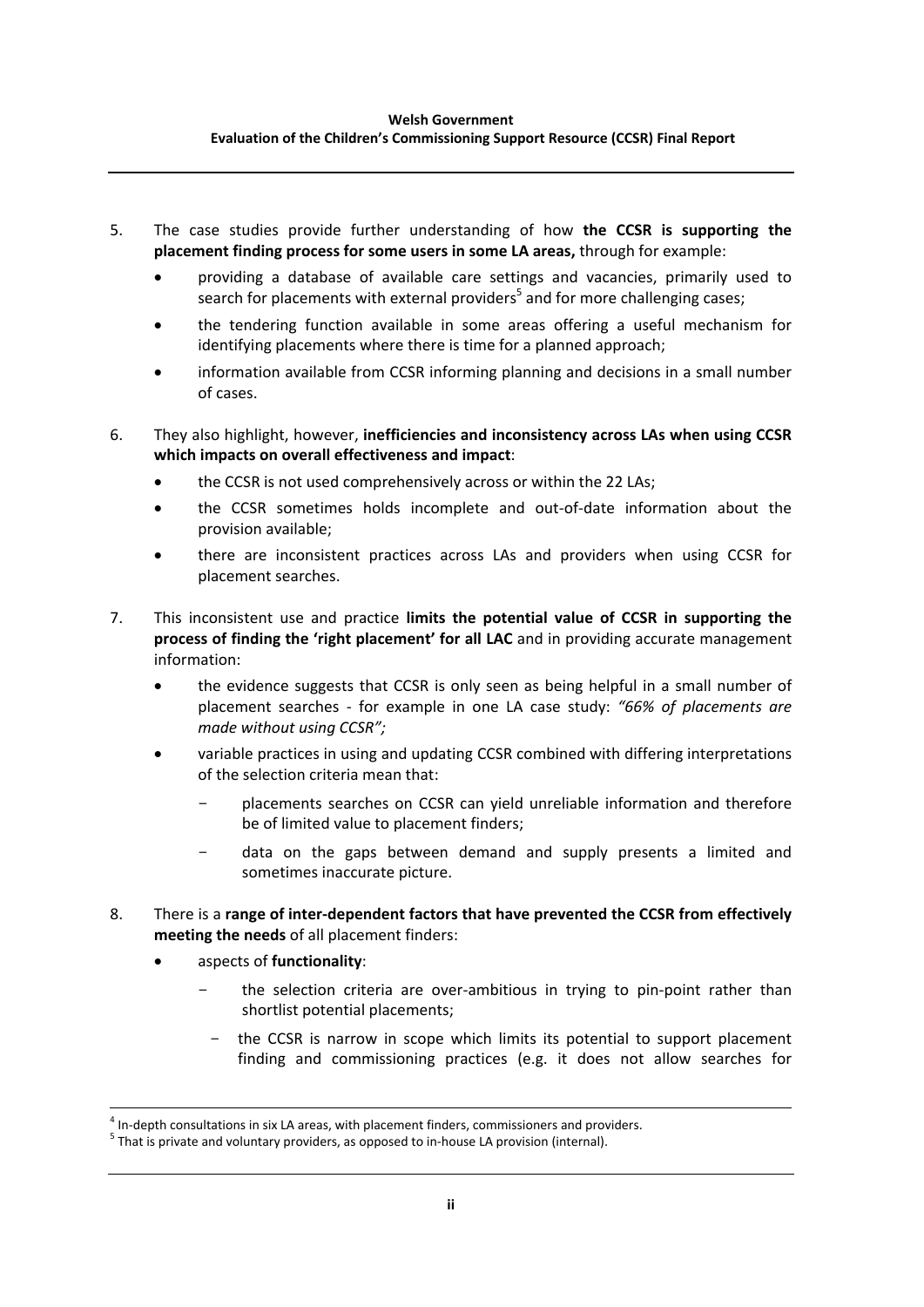vacancies about to come up; nor does it currently record comprehensive information about placement needs, throughput and outcomes);

- **usability**:
	- there is a lack of clarity and standardisation in the terminology and approaches to using CCSR, which undermines the value and reliability of searches and information;
	- some users feel the system is time-consuming and not overly user-friendly;
- **leadership and direction** in the last few years, implementation of the CCSR has lacked clear ownership, drive and direction, which together with some over‐reliance on technical rather than whole‐systems approaches, has resulted in some misuse and inefficiencies;
- **engagement and awareness raising** whilst positive feedback has been received about the training and support offered by the technical team, there has been a gap in general guidance, information and training that clearly understands end user needs and identifies how to make best use of the CCSR to support the placement finding process;
- **unrealistic expectations?** ‐ there are some questions about the realism of expecting the CCSR to have a tangible impact on placement stability, given that it is just one tool within a complex set of factors that influences being able to find the best placement for each LAC;
- **historical and political factors** there is a range of issues that have influenced roll‐out and implementation of CCSR across Wales.
- 9. There are positive attitudes amongst some national, LAs and provider stakeholders that, whilst the CCSR has not fully realised its initial goals, **"***there is a place for CCSR....but not in its current form".* There is a clear need to improve effectiveness and use.
- 10. The interlinked nature of the issues influencing its success means that it is difficult at this stage to set a specific path towards improved effectiveness. It is clear however, that the **first and major step required is to develop much clearer ownership, leadership and direction**.